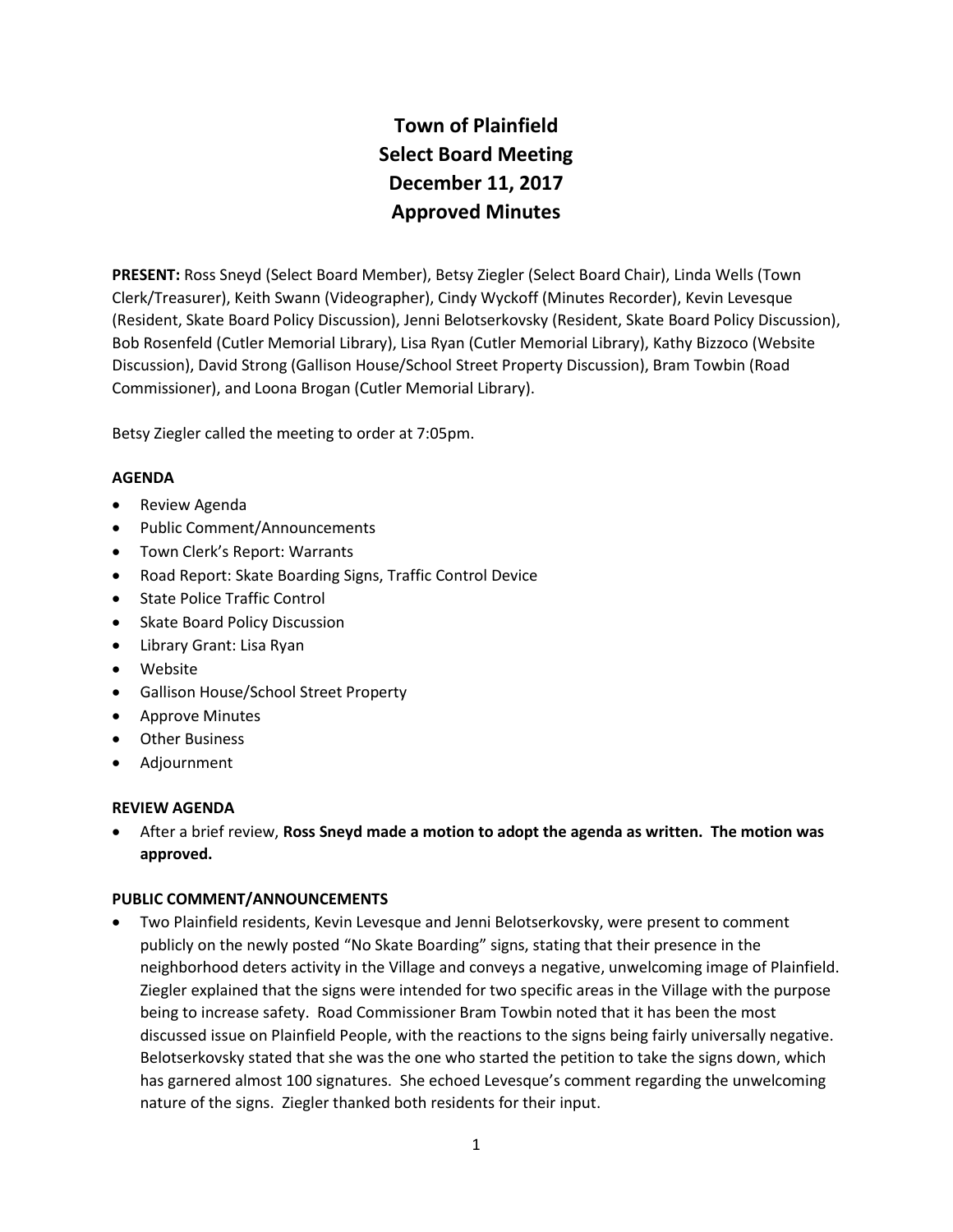# **TOWN CLERK'S REPORT: WARRANTS**

- Town Clerk/Treasurer Linda Wells presented an annual maintenance contract agreement between the Town of Plainfield and Brook Field Services for the generator at the Town Hall Opera House. **Sneyd made a motion to approve the preventive maintenance agreement with Brook Field Services, Program #1, for \$263. The motion was approved.**
- Wells stated that the contract between the Town and VTRANS is being finalized for the Bean Road culvert project, which includes an amendment to cover the additional cost of removing the ledge in the amount of \$12,213.23. The award totals \$110,886.53. Wells noted that Select Board needs to approve the reimbursement request to VTRANS. **Sneyd made a motion to approve the request for reimbursement from VTRANS in the amount of \$110,886.53. The motion was approved.**
- Wells provided the Select Board with a copy of a resolution received regarding a comprehensive energy plan for the Town of Plainfield that includes working, as the State is, toward getting 90% of its energy from renewable sources by 2050. The Select Board makes the decision whether a resolution will be considered at Town Meeting.
- Wells reminded that there were two budget meetings coming up: 12/13/17 at 4pm for the Highway Department; and 12/14 at 4pm for the Fire Department. The Select Board budget meeting was scheduled for 1/3/18 at 4pm. Sneyd noted that a meeting needed to be scheduled with the Cutler Memorial Library to discuss its funding request for the upcoming year. It was decided that the Library meeting would begin at 4pm on 1/3/18, followed by the Select Board budget meeting at 4:15pm.
- Towbin noted a negative reaction by residents at last year's Town Meeting regarding listing the names of delinquent tax payers in the Town Report. Wells recommended speaking with the Town Auditors about what they plan to include in this year's Town Report.
- **Sneyd made a motion to approve warrants of 12/1/17, 12/3/17, 12/4/17, 12/6/17, and 12/8/17. The motion was approved.**
- Given that the season's first significant snowfall will be occurring tomorrow, Towbin reminded residents about winter parking regulations, which he has posted on social media.
- Wells noted that Plainfield Constable Kathleen Hayes is away for a few days and that former Constable George Cushing is covering for her during that time.

# **ROAD REPORT: SKATE BOARDING SIGNS, TRAFFIC CONTROL DEVICE**

- Road Commissioner Bram Towbin reported that the Road Crew was getting ready for the first big snow storm of the season tomorrow.
- Towbin asked that because of the ruts in the roads, which are now frozen, drivers should use caution when travelling on dirt roads.
- Ziegler asked Towbin's opinion on options for traffic-control devices, noting that there is \$8,000 in this year's budget. Towbin noted his preference for a solar-powered unit so that the Road Crew would not have to regularly switch out the heavy batteries from the non-solar model that is in use currently. Sneyd had already researched specifications and costs for a solar model. Discussion followed regarding locations to site the devices (Lower Road, East Hill Road, Middle Road, and Brook Road) and purchasing a couple sets of connecting brackets to allow the signs to be moved from one base post to another. Sneyd will speak further with the company that he has been communicating with and report back with more information at the 1/8/18 Select Board meeting. Sneyd noted that the State has recommended that towns become better aware of regulations pertaining to the use of radar signs.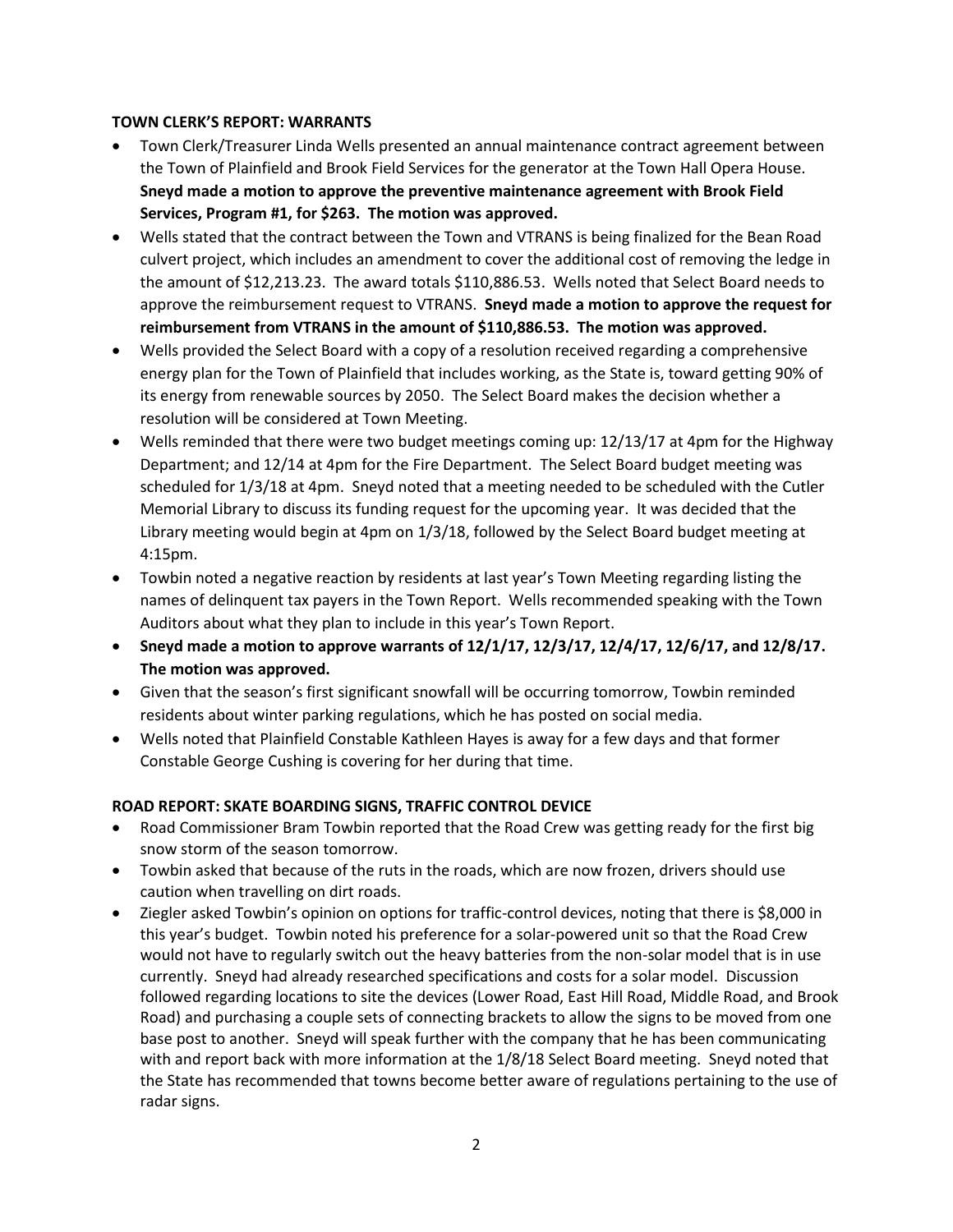## **STATE POLICE TRAFFIC CONTROL**

 Ziegler stated that she had discussed with Wells the idea of hiring the Vermont State Police to patrol Plainfield in addition to the law-enforcement services currently provided to the Town by the Washington County Sheriff's Department. Sneyd noted that the State Police had offered to provide the Town with different scenarios indicating the amount of patrol hours it could provide at various cost levels, which could be put before voters for approval at Town Meeting. Ziegler stated that it would be good to have the cost information by the next Select Board meeting.

### **SKATE BOARD POLICY DISCUSSION**

 Ziegler noted the extensive amount of feedback received regarding the recent posting of "no skate boarding" signs in the Village, and recommended that the signs be taken down while the Select Board redrafts the skateboard policy to include these areas of concern. Ziegler restated the reason that the policy was drafted and the signs posted was to address concerns for the safety of the skate boarders. Towbin noted that he will ask Road Foreman Mike Nolan to remove the signs for now and have a broader discussion on the topic in the spring. **Sneyd made a motion to remove the skate boarding signs until further discussion is had. The motion was approved.** Ziegler read aloud a halfpage, more-concise version of the policy, which will be further discussed once Select Board member Alexandra Thayer is present.

#### **LIBRARY GRANT: LISA RYAN**

- Lisa Ryan and Bob Rosenfeld were present to report on the Cutler Memorial Library's award of a planning grant, applied for by the Town of Plainfield, for the expansion of the Library. Ryan reviewed the process, noting that the award agreement is stipulated upon meeting certain conditions. The conditions are: 1) that the Town adopt the most updated version of the municipal policies and codes; and 2) that there is a plan to manage the project, including the general administration of the grant. Ryan noted that the Library will be hiring a consultant to work on its behalf with the Town to make sure that the grant is managed properly. Ryan stated that if the above conditions cannot be met by 2/1/18, the State needs to be notified to request an extension. It was decided that the Select Board would review the management plan draft before signing it at its next meeting.
- Sneyd invited a representative from the Cutler Library to attend the Select Board's budget meeting on 1/3/18 at 4pm to explain what the Library's budget request from the Town for the next fiscal year will be.

#### **WEBSITE**

 Town Webmaster Kathy Bizzoco was present to discuss what platform she is recommending for hosting the Town's new website. Bizzoco presented the three options under consideration: GovOffice, Revise, and Weebly, noting the major differences among them. Sneyd noted that the budget for the rest of the fiscal year is \$3,500. Bizzoco stated that the cost per year for Weebly is \$150; the cost to transfer the URL is \$78 for three years, but the \$78 needs to be paid up front; and the cost for Bizzoco's technical support is \$3,000. **Sneyd made a motion to authorize Bizzoco to move forward with a Weebly design. The motion was approved.** Sneyd asked if \$3,500 was a reasonable amount to allocate for the website in next fiscal year's budget, to which Bizzoco replied yes. Bizzoco stated that the new site could be up and running in two weeks.